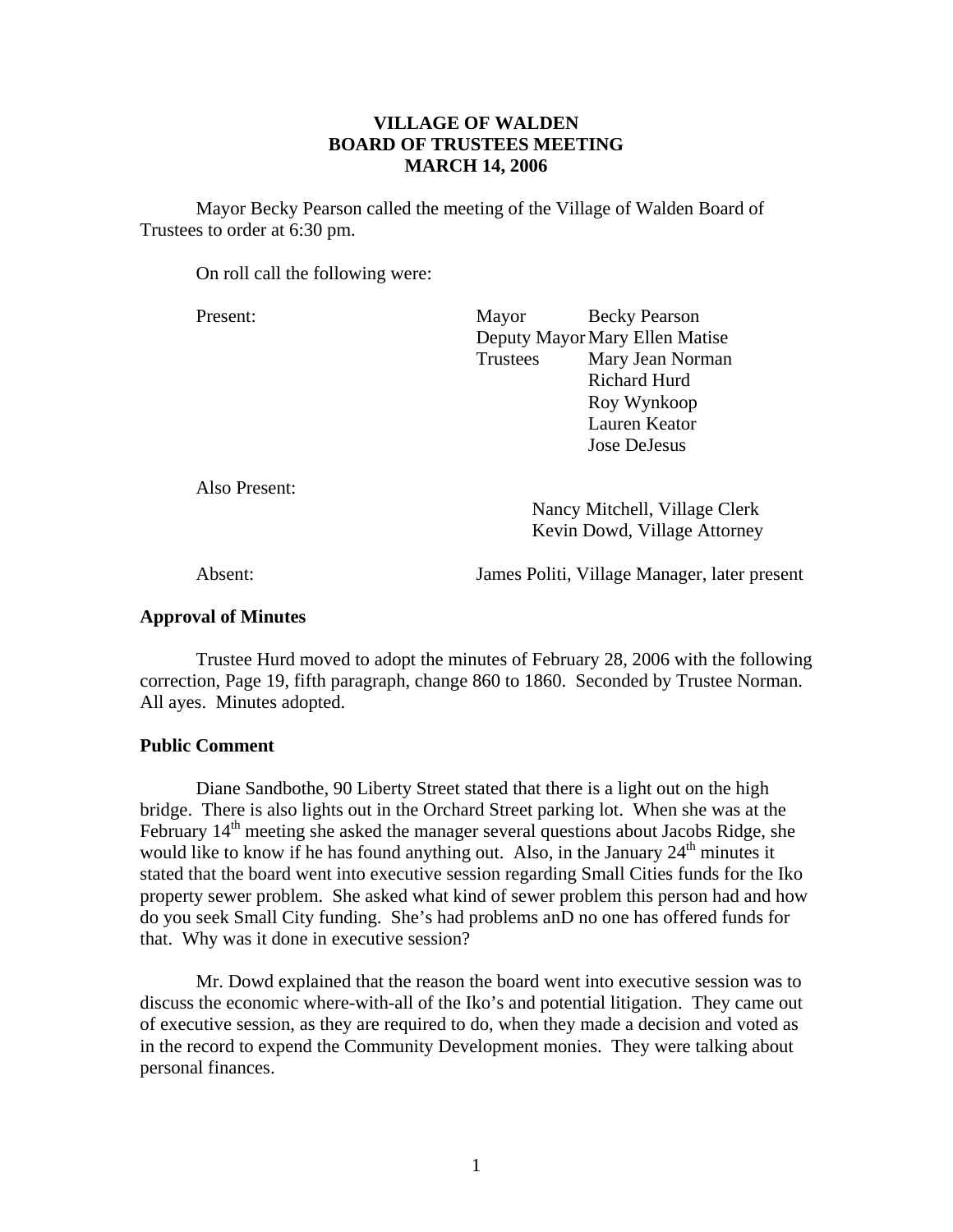Mrs. Sandbothe asked who qualifies.

 Mr. Dowd explained that there are economic criteria and certain kindS of projects that are qualified and certain projects that are not. In this particular case we had a problem that resulted in damage to some property and there was a threat of litigation and we were trying to resolve both litigation and the problem.

### **Payment of Audited Bills**

Trustee Hurd moved to pay the audited bills of March 14, 2006. Seconded by Trustee Norman. All ayes. Motion carried.

#### **NIMS Emergency Management Contact Appointment**

Manager Politi stated that he received a letter from Don Green regarding his recommendation to designate a NIMS point of contact.

 Trustee Hurd moved to designate the Village Manager as the NIMS point of contact. Seconded by Trustee Norman. All ayes. Motion carried.

#### **Housing Rehab Guidelines**

Kerron Barnes stated that he has the housing rehab guidelines final draft with the changes the Board asked him to make two weeks ago. The main change is on page six which is the rehabilitation schedule, which he explained to the Board.

 Deputy Mayor Matise asked if there was anything incorporated regarding ideas for early payment.

 Mr. Barnes stated that they have increased the number of people who would be required to make payments. Regarding a bonus for paying early he doesn't know what you could give them. You could waive the interest if they pay early. What he would do is do fewer loans that are 15 or 20 years.

Mayor Pearson asked if that would deter people.

Mr. Barnes stated that it might.

 Deputy Mayor Matise asked if there was anything in the guidelines that if they were to refinance they would consolidate our loan into their new refinancing and pay us back.

 Mr. Barnes stated that what they have been doing is if they refinance a new first mortgage we subordinate. He saw it becoming a problem when you have houses appraised at \$240,000 and people had a \$60,000 mortgage. He would discourage subordination unless the family really needs to.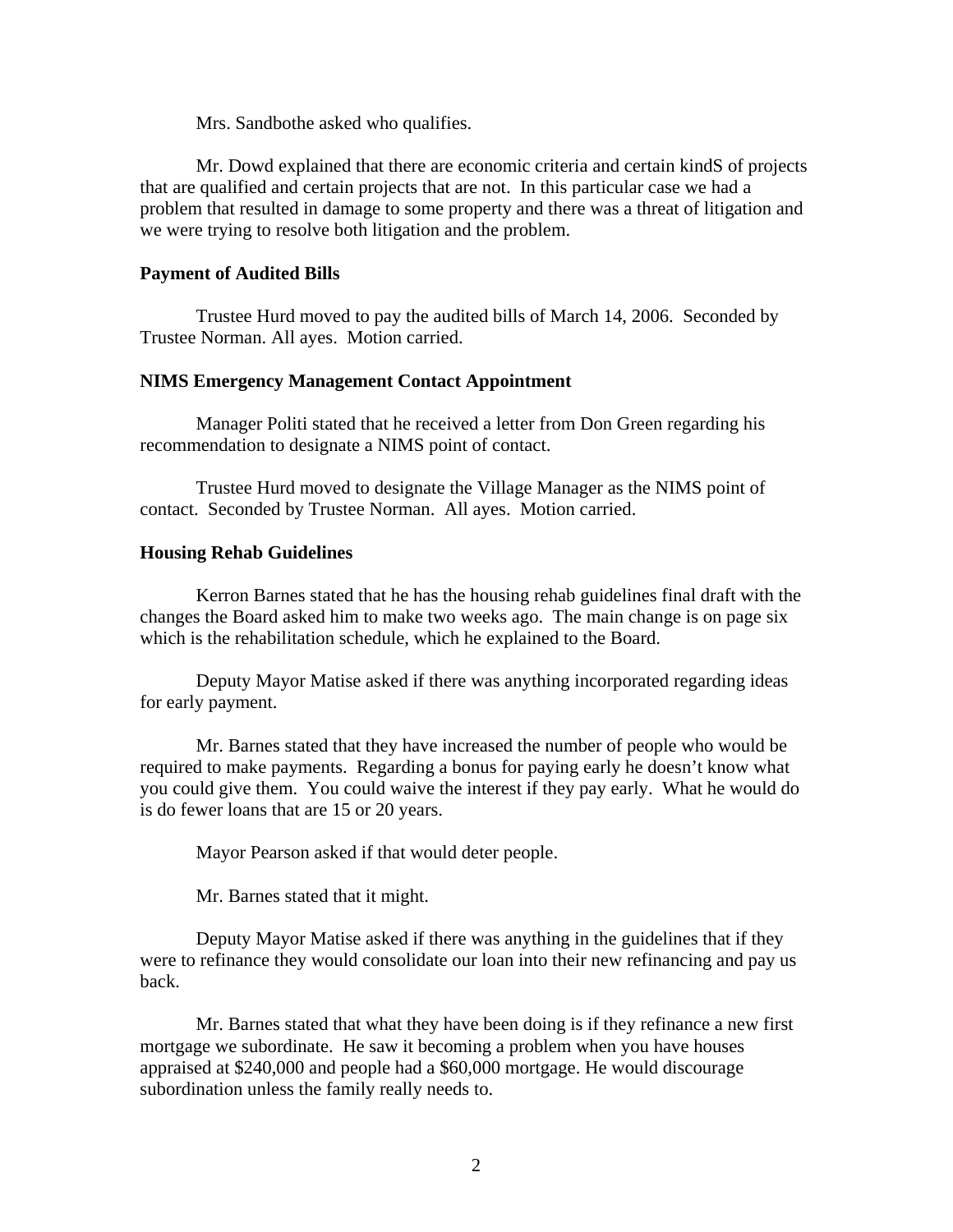Deputy Mayor Matise asked if people show proof of homeowners insurance and do they show that they have enough coverage to cover their mortgage and the new debt.

Mr. Barnes stated yes. He also stated that he thinks they add the village to their policy as a second mortagee. They need to tighten that up because a lot of times he gets notice that someone's insurance has been cancelled. A week later he gets a statement that it's been reinstated. They should look at that.

Deputy Mayor Matise asked about people lowering the terms of their insurance.

Trustee Hurd stated that's very rare. Most insurance companies insist insurance to value. They also use outside inspection firms more and more now.

Trustee DeJesus stated that on Page 4, Conflict of Interest, last part of the paragraph, after their tenure of office, employment, etc., he asked for how long. It looks like a lifetime description.

Mr. Barnes stated that we incurred that language from an earlier set of guidelines.

Trustee DeJesus indicated that it should be two years.

It was the consensus of the Board that it be changed to two years.

Mayor Person stated that she would like Mr. Barnes to inform the Board six months down the road if he feels this is not working in the best interest of the Village.

Trustee DeJesus stated now that we have these guidelines we need a more aggressive marketing of the program.

Mayor Pearson asked if there is a brochure.

Mr. Barnes stated yes. He also goes door to door on Main Street and the entrances to the Village. He also informed the Board that the guidelines change once a year without the Boards action. The change is the new income.

Deputy Mayor Matise moved to adopt the rehab guidelines with the change on Page 4, add for a period of two years, to the end of paragraph eight. Seconded by Trustee DeJesus. All ayes. Motion carried.

#### **Hy Hilzen Planning Board Fee Request**

The Village Manager explained that Mr. Hilzen is requesting the return of his \$1,150 of Planning Board fees for his self storage application. He has been sent to the Zoning Board.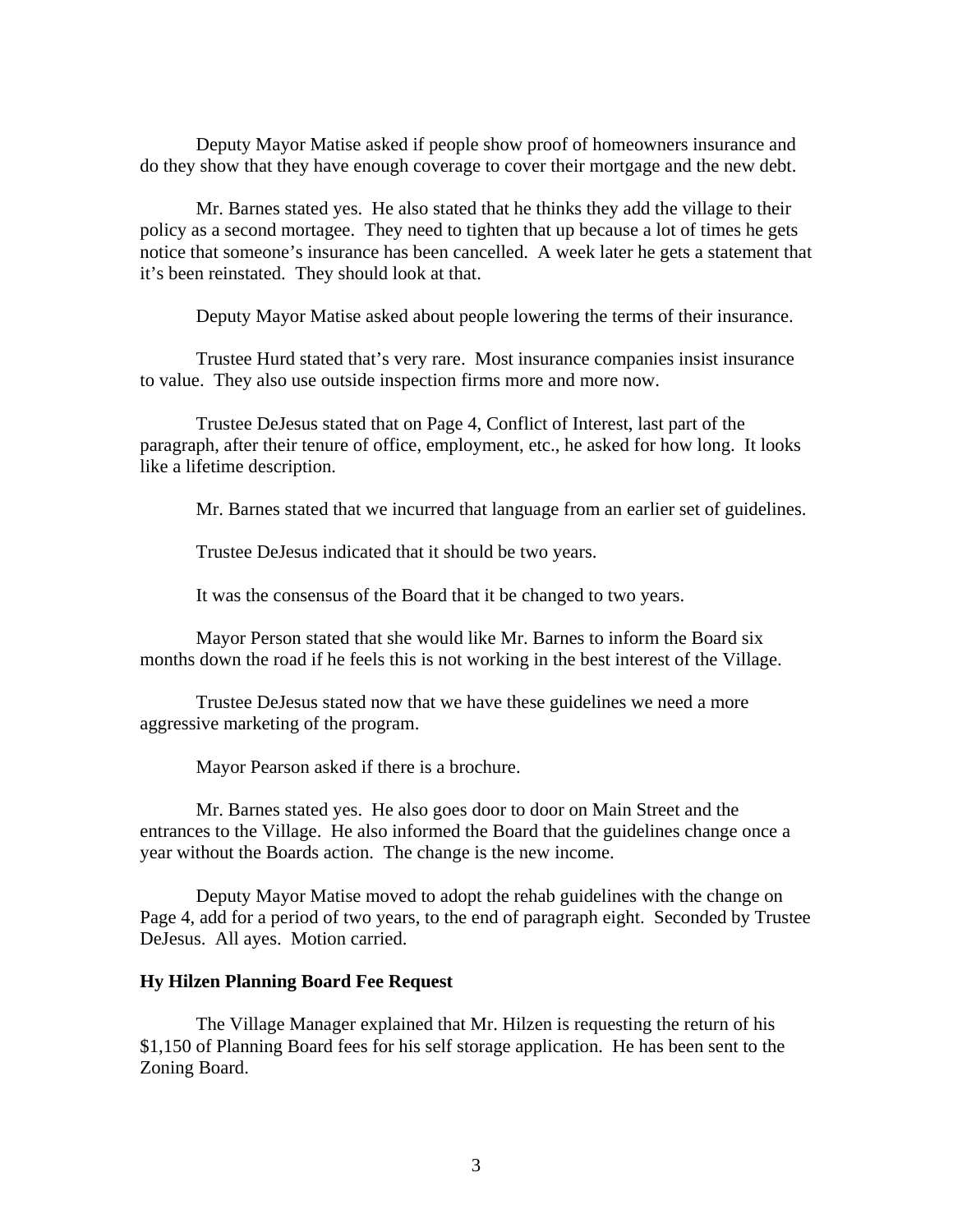Mr. Dowd stated that Mr. Hilzen appeared once and there was a long conversation. There were no expenses for the engineer or himself that would be charged to the Village. He wants to withdraw and go to the Zoning Board.

Mayor Pearson asked why he went before the Planning Board to begin with.

 Mr. Dowd stated that he needs approval from the Planning Board, but first he has a major zoning use issue which requires a use variance. If he gets the use variance he has to come back to the Planning Board and pay the fees again. He may not get the use variance.

Mayor Pearson stated that she has a problem with Mr. Hilzen building something without anybody knowing whether there was a building permit or not a building permit. She went to the Planning Board meeting and she still doesn't understand why people on the Planning Board did not know he built something in that building. That concerns her. The communication really needs to happen so the Planning Board members know what is going on.

Trustee DeJesus stated that Mr. Hilzen built something in there without a permit, he should be asked to tear it down.

Mayor Pearson stated that the storage units shouldn't be in that building and to give a thousand dollars back to someone that shouldn't be building something in the first place.

Mr. Dowd stated that you have to be careful; the application fee is for a process to the Planning Board. He was directed there by the Building Inspector because he wanted to get approval to put storage units on his property. You can build anything you want, but you can't use them without being in violation of the zoning law. He came to the board and they had a long conversation about what he could or could not do and the history of the zoning on the property. It was clear that the Planning Board could not give him approval without him getting a use variance because it's not permitted in the zone.

Deputy Mayor Matise asked why he would be sent to the Planning Board knowing that even in an I-1 that use is non conforming.

Mr. Dowd stated that he was told that under the existing law or the new law he wouldn't be allowed to do this without a variance.

Trustee DeJesus stated that the fact that he went ahead and built them without a permit is not good. It shows total disregard for the codes and process. He's concerned that the Zoning Board will give him approval because they are already there.

Mr. Dowd stated that if he was using them there would be recourse through the court to stop him from using them.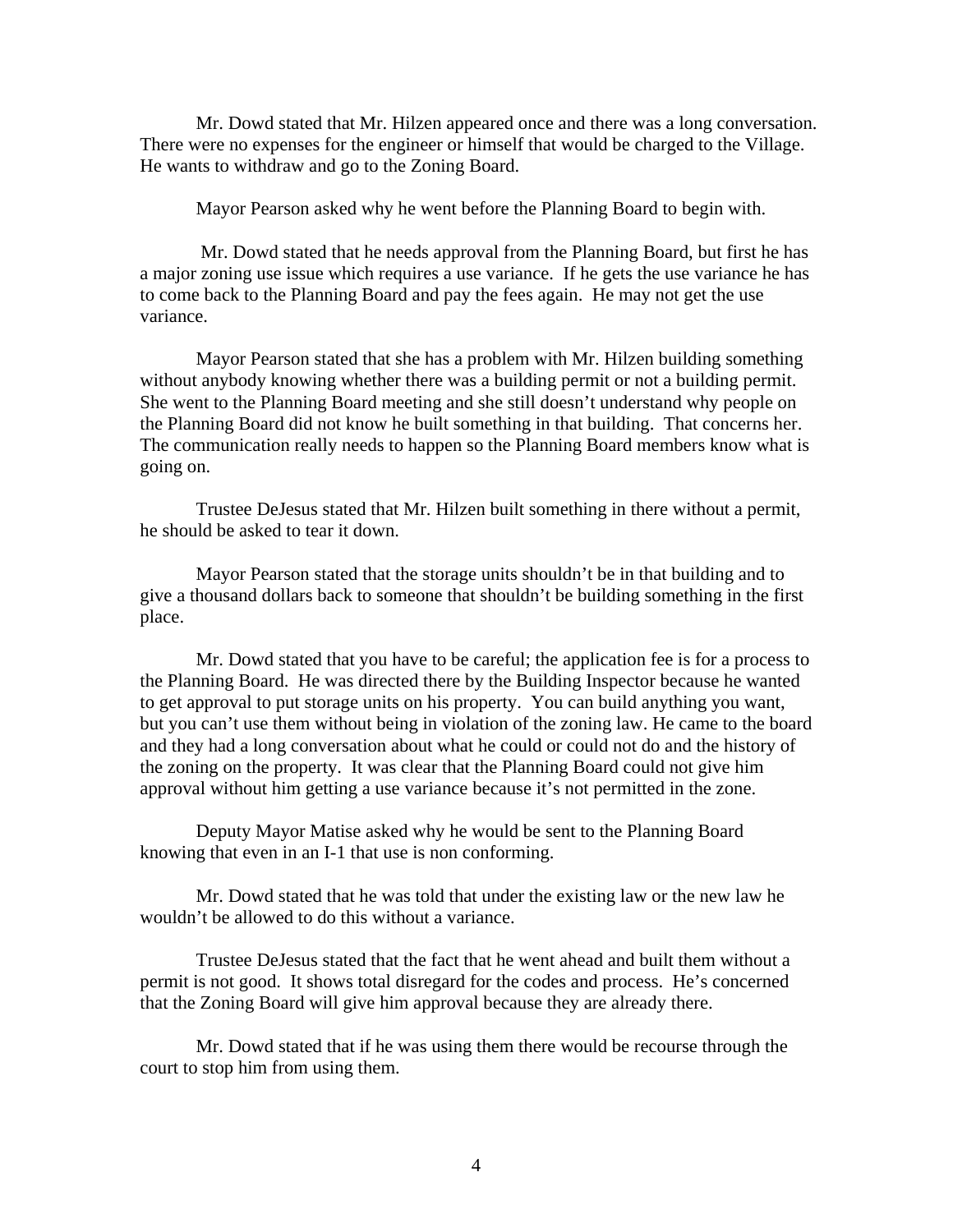Mayor Pearson asked if he needed a building permit.

Mr. Dowd stated that it may not be a structural alteration that would require a permit. He further stated that for clarification purposes Mr. Hilzen's property was I-1 before it was changed and self storage units are special permit in the I-1 so that is why the Building Inspector sent him there. When he got there the law was about to be adopted by the Board.

Mayor Pearson stated that he had plenty of time to get to those Planning Board meetings.

Trustee Hurd stated that we should make sure that it is clear that we are dealing with this issue and this issue only, for the Board's protection.

 Mr. Dowd stated that if this was well into the process and he was to the Planning Board two or three times and the engineer was reviewing the plans and we've having public hearings on the project that he wouldn't be entitled to all his money back, maybe not any. He made one appearance and it went no where. There was no action taken on the project.

 Deputy Mayor Matise asked why they don't just continue if he appeared before the Planning Board.

Mr. Dowd stated that when you change the law everything stops. He has no vested rights to continue that application.

Mayor Pearson stated that if he goes to the Zoning Board and gets approval does he have to go back to the Planning Board.

Mr. Dowd stated yes he does.

Mayor Pearson why don't we just wait and see what happens.

Deputy Mayor Matise asked if we give him back his money we're acknowledging that his process with the Planning Board has stopped because we changed the zoning and he has to fall under the new guidelines.

Mayor Pearson stated that he thinks it falls also as a responsibility of the Village because people told him to go there. Also, she has a problem that it got on the agenda without her knowing it was going on the agenda. There is no information in the packets.

Manager Politi stated that they said they were going to discuss it here. Discussion items can turn into action items. Mr. Hilzen handed this to him and asked that it be put in.

Mayor Person stated that it would have been nice if she got a phone call and was asked to put this on the agenda. She feels he had plenty of time to go to the Planning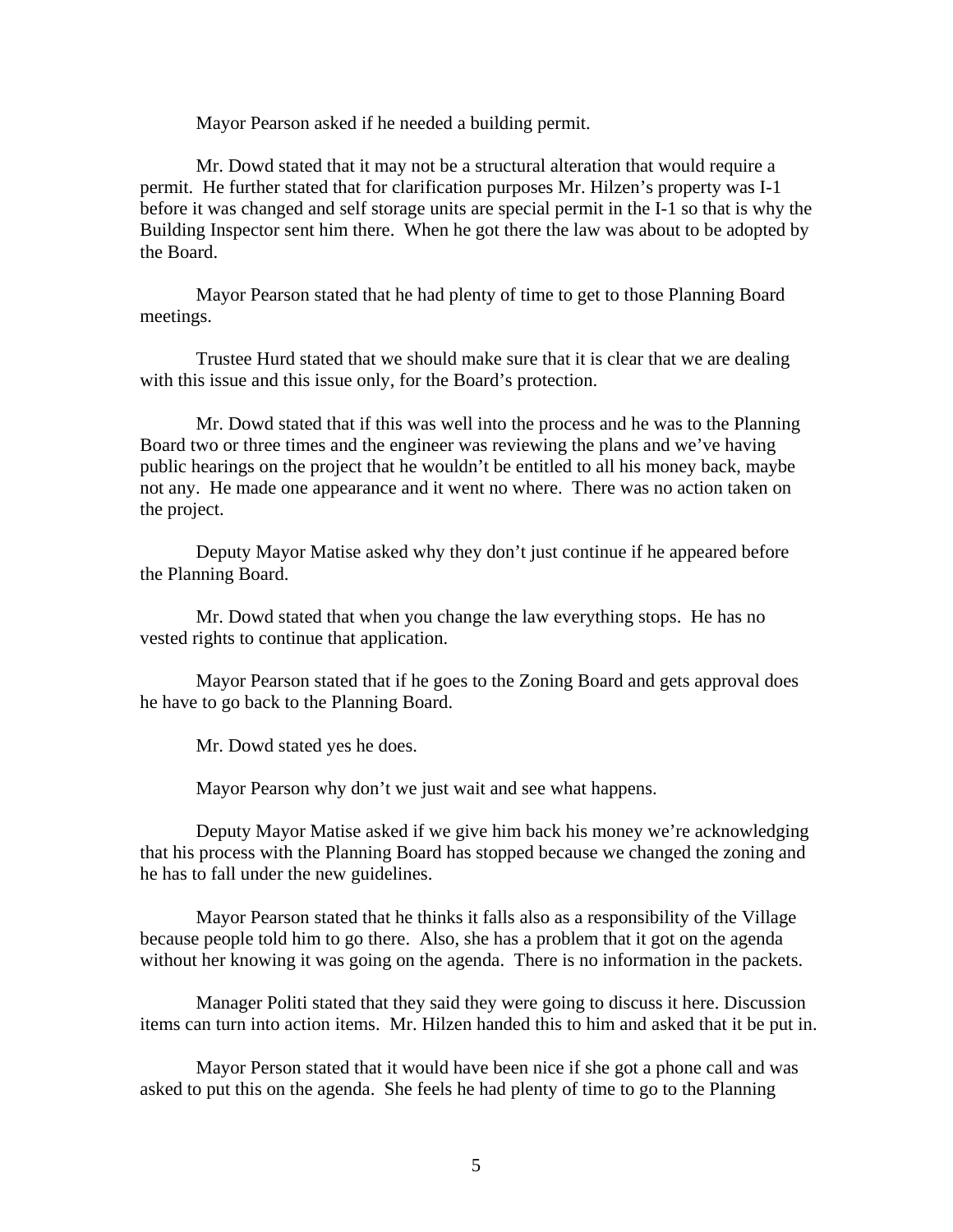Board because the manager told him to go to the Planning Board. He had plenty of time from fall until now to get Planning Board approval and he chose not to do that. So her problem is if you don't chose to move forward on your project that is not her fault.

Deputy Mayor Matise stated that more information should be given to the applicant.

Mr. Dowd stated that on the application for the Planning Board it explains the process. The Building Inspector has been very good with applicants.

Mayor Pearson asked the attorney to explain what the hardship would be.

Mr. Dowd stated that he has to prove by dollars and cents proof, satisfactory to the Zoning Board that he cannot use his building for any of the permitted uses in the mx zone and get a reasonable return on his investment.

Mayor Pearson stated you will never know if he's renting the units.

Mr. Dowd stated because he put these units in his building doesn't mean he can't use them for his own purposes. If he uses it for rental purposes he's in violation of the zoning law and if we find out about it we can prosecute him.

Deputy Mayor Matise moved to refund Mr. Hilzen's Planning Board fee of \$1,150.00. Seconded by Trustee DeJesus. On roll call Trustees Wynkoop, Hurd, Norman, DeJesus, Keator and Deputy Mayor Matise voted yes. Mayor Pearson voted no. Motion carried.

#### **Audrey D'Angelo – Wesley Hall**

Ms. D'Angelo stated that she is here to answer questions regarding Wesley Hall and she hopes the Village will continue supporting them.

 Mayor Pearson stated that there were questions regarding funding and what programs are available to the seniors in Wesley Hall verses a club that the Village has here that we give funding to.

 Ms. D'Angelo stated that Wesley Hall is a senior recreation center and they have different programs on different days and it runs like a library. If one person shows it was worth opening the doors. The center is used twice a month for New Horizons. The clubs are social groups and they have coffee and cake and talk about going on a day trip or over night trips. They don't do exercising or dancing, card playing or game playing. They also do trips. They don't receive any funding for buses. The \$3000 the Village of Walden has given them in the past is not a lot of money, but to Wesley Hall it's a tremendous amount of money.

Trustee DeJesus asked how many people from Walden actually use the facility.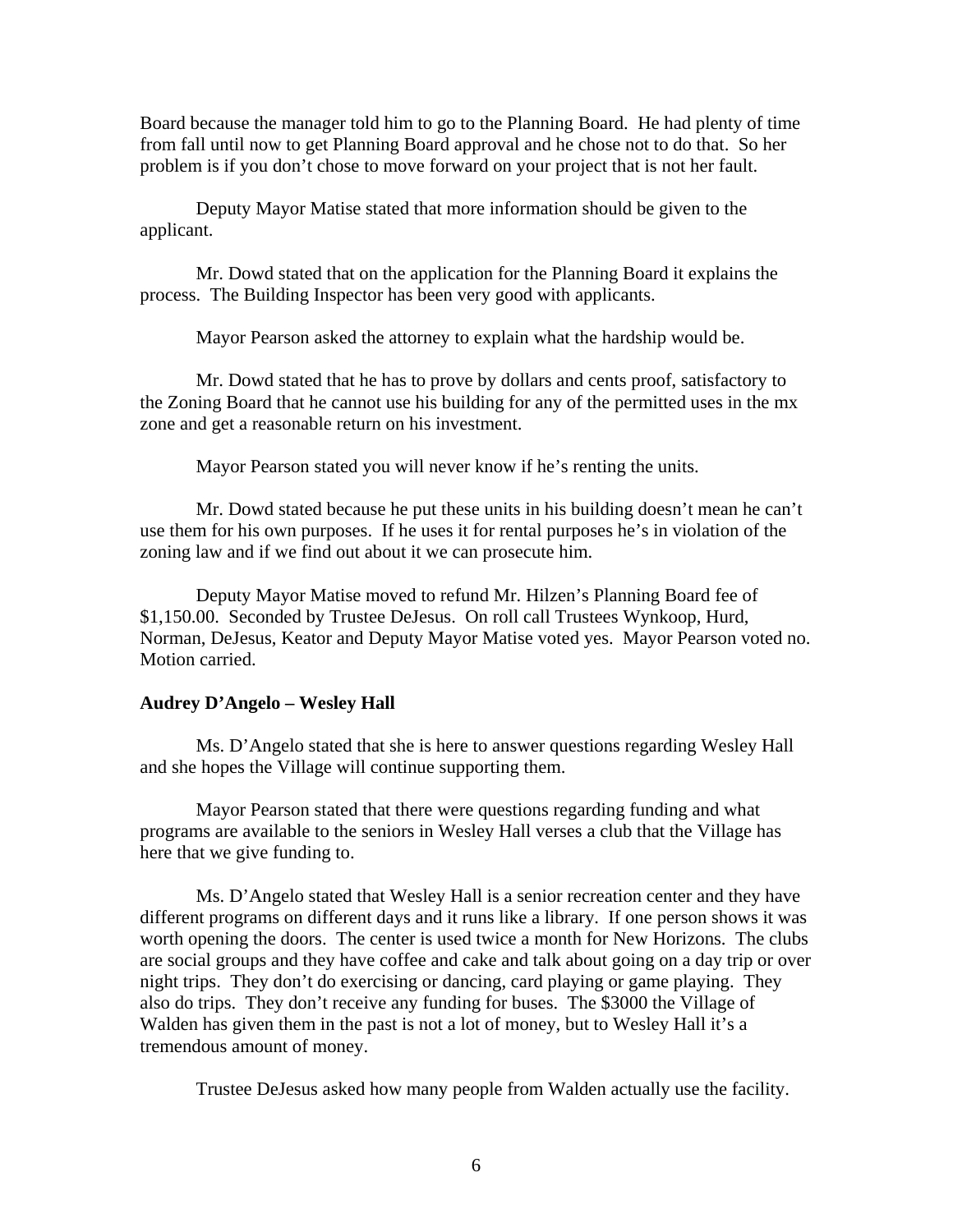Mrs. D'Angelo stated that it is difficult to say how many people. They don't require people to give their addresses.

Deputy Mayor Matise asked if most of the casino trips pay themselves.

Mrs. D'Angelo stated yes. They are a not for profit organization and whatever they get they turn back to the seniors.

Deputy Mayor Matise stated that Wesley Hall is for the Town of Montgomery, Town of Crawford.

Mrs. D'Angelo stated that Wesley Hall is for anyone who wants to come in the door. They accepted Federal Funding which makes it that anyone can come in. The Town of Montgomery, Town of Crawford, Village of Montgomery, Village of Walden and Village of Maybrook gives funding.

Deputy Mayor Matise asked if they have ever approached Hamptonburgh.

Mrs. D'Angelo stated that there are people who attend the New Horizon meeting from Hamptonburgh, but she is not positive.

Deputy Mayor Matise asked when Wesley Hall was set up was its charter only Town of Montgomery, Town of Crawford.

Mrs. D'Angelo stated no. She wasn't there when it was set up.

Deputy Mayor Matise asked if Mrs. D'Angelo has you ever considered going to Hamptonburgh and ask for funding.

Mrs. D'Angelo stated that she goes to Hamptonburgh and tells the seniors what is available. The people are from all over.

Mayor Person stated there are people from other towns that attend and has Ms. D'Angelo attempted to raise funds from those other towns.

Mrs. D'Angelo stated that they do fund raising.

Mayor Pearson asked if they would consider going to other towns.

Mrs. D'Angelo stated that she would have to know how it was formed, if there was a charter.

Mayor Pearson stated that she did hear from some people that go to Wesley Hall that was concerned the Village was going to cut funding. They live in the Village of Walden and they feel it's a great program.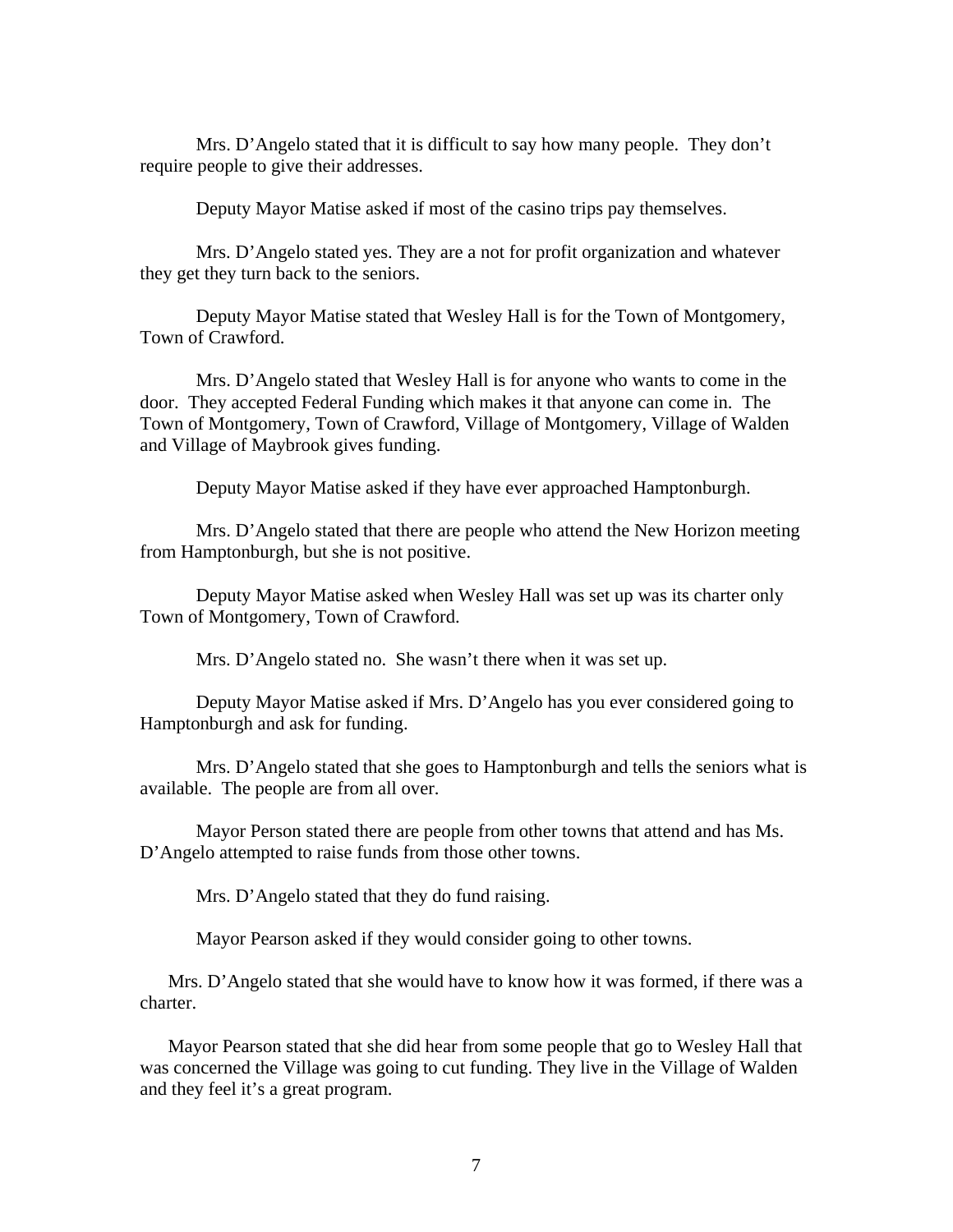Mrs. D'Angelo stated that since they don't receive any funding for the buses that comes out of this funding.

Mayor Pearson stated that some people who go to Wesley Hall don't go to the Walden Club, so they don't overlap.

Trustee Hurd stated that our contribution has been \$3000 since he can remember, it hasn't increased.

Mrs. D'Angelo stated that Maybrook puts in \$5000, Crawford puts in \$3000, Village of Montgomery is \$13000 and the Town of Montgomery is \$13000. The Village of Montgomery has also taken over their cleaning expenses and the electric.

Mayor Pearson asked about their new building.

Mrs. D'Angelo, Wesley Hall stated that there is a structural problem and they are going to be building a new building.

Mr. Dowd stated that the Village of Montgomery has \$170,000 community development grants and the project will be \$350,000/\$400,000 and the Village will bond the balance. The plans have been drawn up by an architect and the grant is in place. The site is in the park. They are waiting for the final approval from SHIPO and Community Development. They are also waiting for the final cost so they can go out and bond it. The Village has authorization to do a partial reconstruction of Wesley Hall. Periodically the Village will continue to rehab that building.

Trustee Hurd stated that we might want to increase our contribution to Wesley Hall.

Mrs. D'Angelo indicated that their computer crashed months ago and that is why the calendar looks the way it does.

Mayor Pearson asked if Village could donate our old computers.

Trustee Norman indicated that they are going to the recreation department

### **Parking Fines on Main Street**

Manager Politi stated that there was a meeting with the businesses from the Main Street business district which was a follow up to the first one. They went over the parking enforcement. He outlined what came out of that discussion. There was a consensus to continue the parking enforcement. The Oak Street parking lot they would like to see finished. The Maple Street parking lot access is not going to work, Mr. Spanos said no.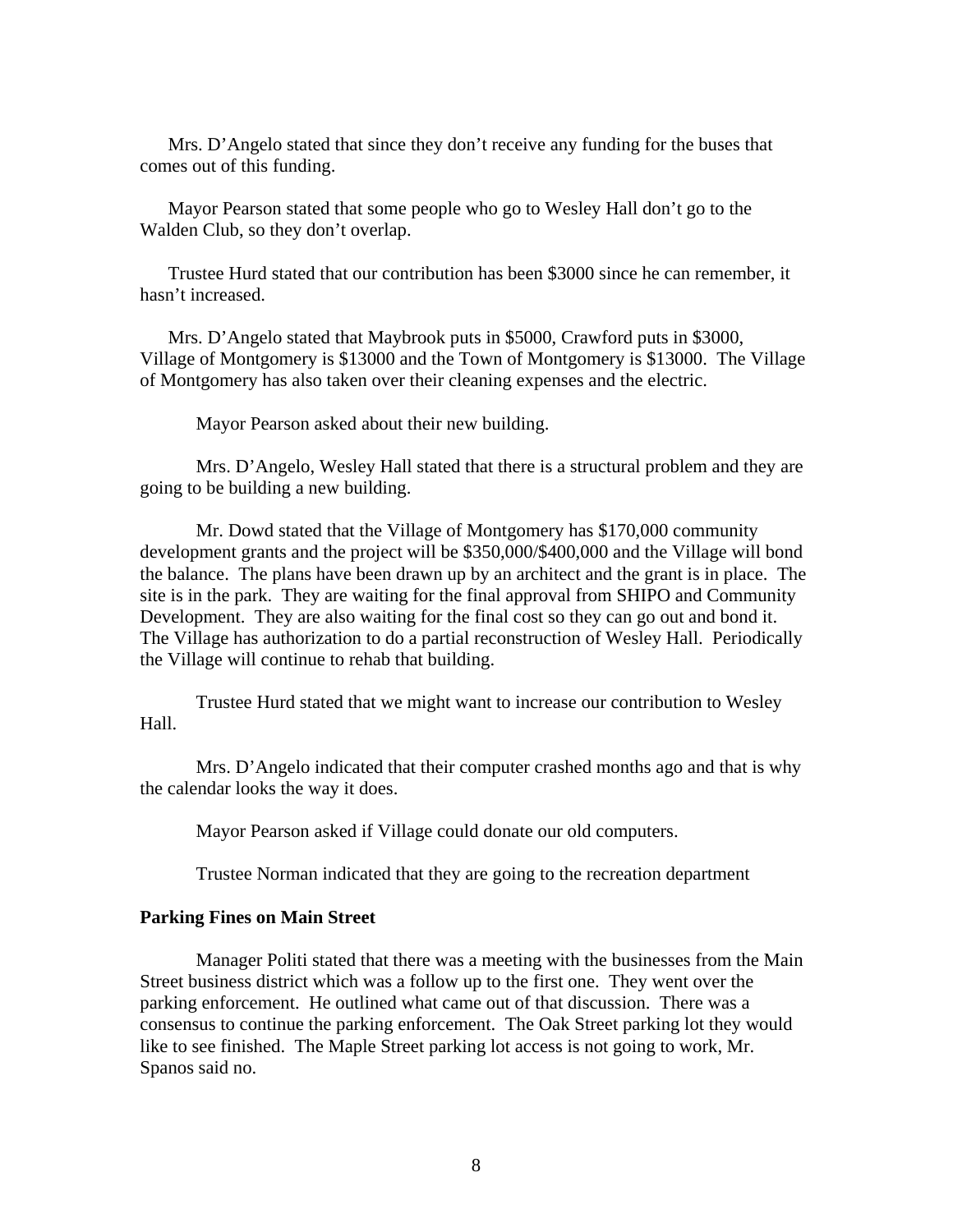Deputy Mayor Matise asked about the lighting in the Maple Street lot.

Manager Politi stated that the lighting has to be upgraded. They are putting a survey together regarding the dumpster issue in the Orchard Street parking lot.

Trustee DeJesus asked if the Village could get them information.

Manager Politi stated that we were going to call Interstate Waste.

Deputy Mayor Matise stated that there is a couch in the alley way.

Manager Politi stated that the Building Inspector spoke to the owner today. Permit parking never panned out. It seems there was a problem with that. We will leave that alone for now. The cost of the parking fines did come up. The tickets predated the law that we have so we now have matched the ticket to the current law. It was \$5.00 and now is \$25.00. The business community felt that was excessive. He called other communities to see what they were doing. He called New Paltz, Cold Spring, Goshen, Warwick and Cornwall. The parking problem we have is common among smaller villages. The hours are the same. The ticket cost varies, we're at \$25.00 now, you have a progressive style in New Paltz and Warwick, Goshen is \$10.00 and Cold Spring is \$45.00 and Cornwall is \$25.00. A 15 minute parking space they tag you \$50.00 in Goshen and \$25.00 non meter parking. The businesses are asking the Board to adjust the ticket costs. He suggested a progressive style.

 Trustee DeJesus stated that he is willing to work on the payment; but if you're parking you should see how long you can park there for. If you go over the limit there are fines.

 Mayor Pearson stated that the businesses are picking up the tickets. Some of these businesses are not in and out. People are there for a long time.

 Trustee DeJesus suggested they increase the hours in the Orchard Street parking lot.

 Deputy Mayor Matise suggested the sign in the Orchard Street parking lot be changed from 11pm to 6pm.

 Mayor Pearson stated that the second key is they don't use the Oak Street parking lot. The third key is people are parking where they don't belong in the Orchard Street lot. She suggested four hours in the Orchard Street parking lot.

Manager Politi stated that wasn't an issue.

Mayor Pearson asked if there was any conversation on employee parking.

Trustee Hurd stated lots.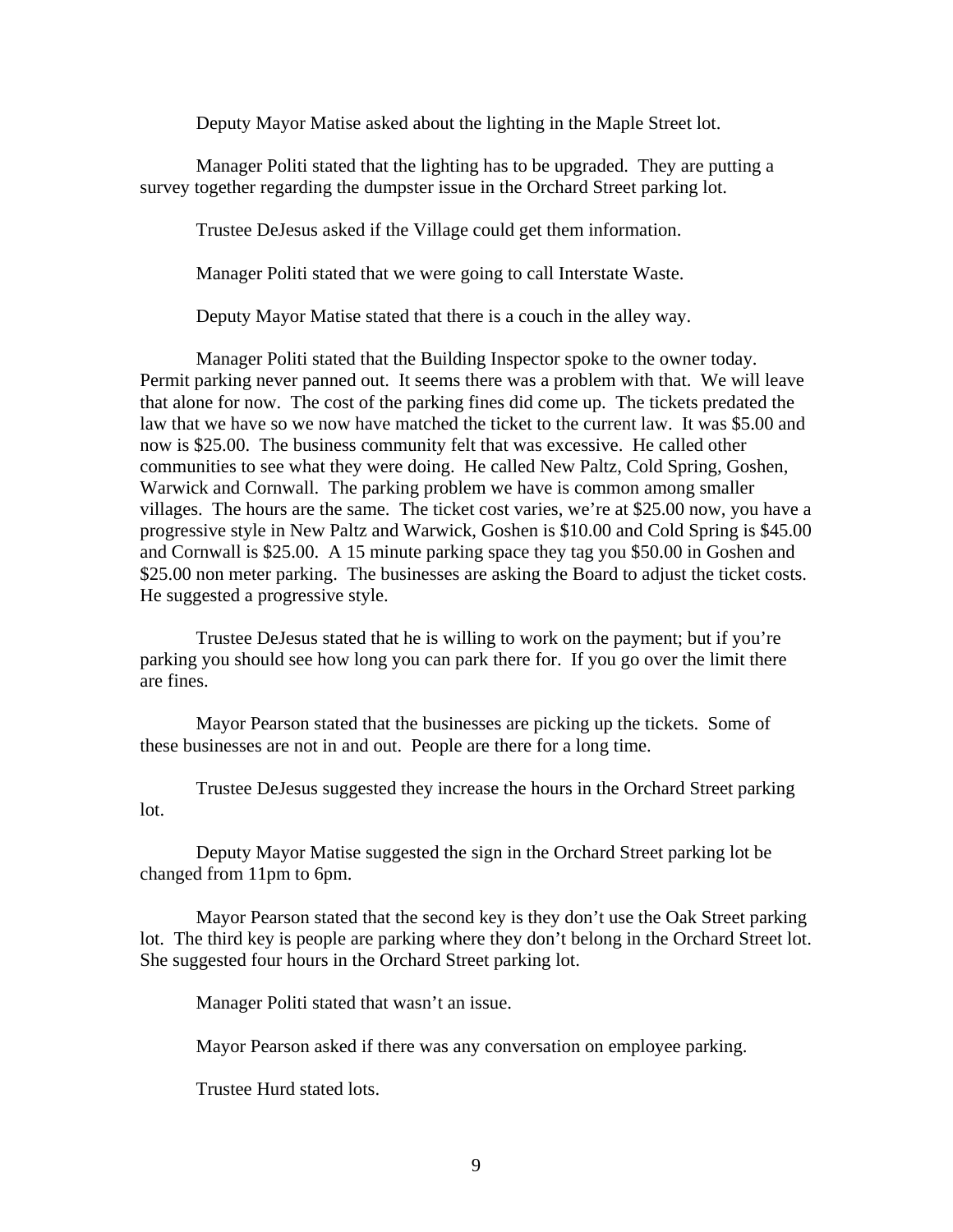Mayor Pearson stated so that is the other issue.

 Manager Politi stated there is an office that there employees park in the Oak Street parking lot and they pick them up. Most businesses feel it should be customer based.

 Trustee Hurd stated that what we have done is try to make Main Street more attractive. He doesn't want the word to get out that we are trying to clobber people who come in the village.

Trustee Keator felt the fine should be \$15.00 and after 5 days \$25.00.

Trustee DeJesus felt it should be \$10.00 and after 7 days \$25.00.

Deputy Mayor Matise felt if should be \$10.00 and after 7 days \$25.00.

Trustee Hurd felt it should be \$10.00 and after 10 days \$25.00.

 Trustee Norman felt it should be \$10.00 and she feels the whole thing is terrible because if she came to the village to shop and walked out and had a \$25.00 fine she wouldn't shop here again.

Trustee Wynkoop felt it should be \$10.00 and after 10 days \$25.00.

Mayor Pearson felt it should be \$10.00 and after 10 days \$25.00

Deputy Mayor Matise changed to \$10.00 and after 10 days \$25.00.

Mayor Pearson stated that the rest of the parking law will be left alone.

Mr. Dowd explained that this has to be done by local law.

 Mayor Pearson stated that she did have a comment on the Oak Street parking lot. She knows people park there and they've talked about the lighting, paving and drainage which is also an issue and we have to deal with the MS4 regulations soon. She asked the manager to find out what it would cost to pave the lot and the cost of the drainage.

 Trustee Wynkoop stated that he has been down to the Oak Street lot and the lighting is adequate.

 Manager Politi stated that one of the solutions would be to put the sign up, repave the entrance and get new stone. Someone suggested a fence around the parking lot.

Trustee Hurd stated that people just don't want to walk.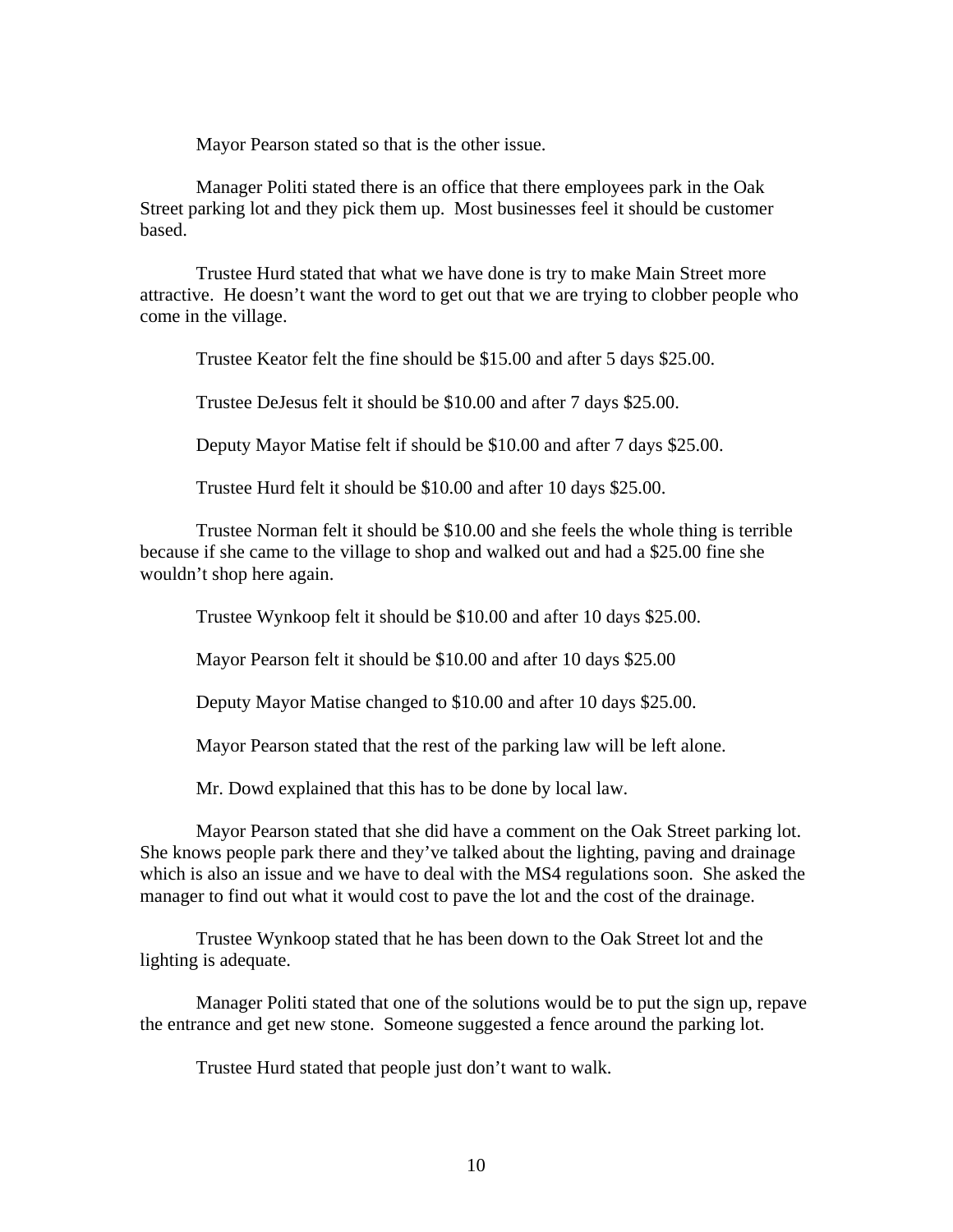Manager Politi stated that it wasn't clear if we put all that money into the parking lot that they will use it. He further explained that a parking garage would cost \$20,000 to \$25.00 per space.

### **LRMS Contract**

 Manager Politi stated that the chief put the information regarding the LRMS Contract in his report.

Trustee Hurd stated that he would like the chief to come in and explain this.

 Deputy Mayor Matise suggested the Chief go over this when he makes his budget presentation.

Manager Politi stated that he will be in next Wednesday night.

#### **Townhouse Zoning Review**

Mayor Pearson stated that she would like to set up a meeting with Mr. Dowd, Mr. Sorensen, Trustees Hurd and Wynkoop and herself.

 Trustee Hurd suggested the building inspector too. He was wondering if they should invite Mr. Liebman who is an architect who would have a feel for what's currently being done.

 Mayor Pearson stated that she would like to meet with Mr. Stickles, Mr. Sorensen, Trustees Hurd and Wynkoop, Ed Leonard and herself.

The meeting was scheduled for Monday, March 27, 2006 at 7pm.

Brian Sebring asked if he could attend.

Mayor Pearson indicated yes.

### **Support of Collateral Source Bill (S.1544/A.4354 of 2003-2004)**

Mr. Dowd explained that this has been hanging around the state government legislative chambers for three or four years. There are two bills in the house, one in the Assembly and one in the Senate that they call collateral source bill. If you are a private employee and you have a law suit by your private employee and the private employee wins damages for future wage damages for future waage earnings the award by the employer is reduced by any other sources of income or insurance that the private employee has available. Unfortunately there is a quirk in the New York State Law that says if you have a public employee that sues you and has the same kinds of findings, same kind of jury award your damages to your employee are not off set by any other insurance or any kind of money to off set their loses. The taxpayers pay for it because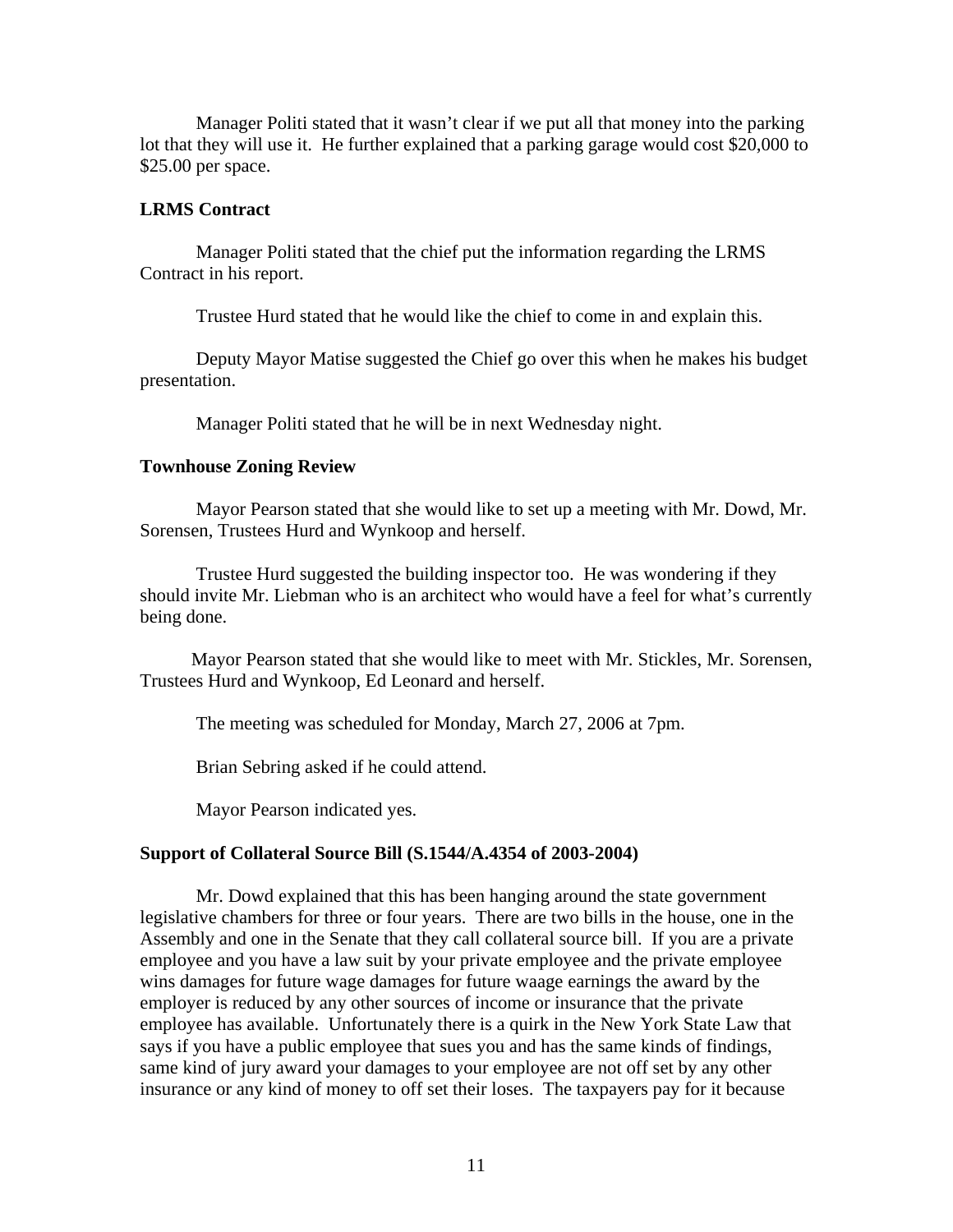the municipality has to pay the full boat on the damages. For years the corporation council of the City of New York has been trying to help push this through the legislature. Almost all the counties in the area and throughout the State of New York and most of the municipalities in this county have at least adopted a resolution that says we are in support of the Senate and Legislative bill. They are asking for the villages support. The Association of Towns of the State of New York and NYCOM has supported this legislation for the last three years. The governor is in favor of it too.

 Trustee Wynkoop moved that the Village of Walden Board of Trustees is in support of the Collateral Source Bill. Seconded by Trustee Norman. All ayes. Motion carried.

## **Square Footage Minimums for Apartments**

Mayor Pearson stated that she spoke to the Building Inspector about this and she feels it should be raised. Members of the Planning Board feel that 550 sq. ft. is too small for an apartment. The Building Inspectors memo is in the packet.

 Trustee Hurd stated that the reason they are small is at that time most of the effort was towards the use of our upper stories of our Main Street buildings. To make it so that it was livable but that they would get some return on their investment.

 Mr. Leonard stated that people are paying much more and to get back their money they have to add more apartments.

 Mayor Pearson stated that people purchase property all the time and they should know what they are getting into. That is not a hardship.

 Trustee DeJesus stated that when you purchase property there is a permitted use so you should not buy that house with the intention of doing something that is not permitted and then claiming hardship.

 Trustee Hurd stated that if they change the law they should communicate to the Zoning Board that we don't want waiving of the area variance for apartments. The study that Mr. Stickles did was remarkable and his recommendation might be what we want to do.

 Mr. Dowd stated that the Building Inspector's suggestion is that if you look at the number of homes that are single family and two families that perhaps you change the zone from RM-2 to R-6 which is one and two family and therefore you capture most of the single families and two families as one and two families and the vacant lots will be one and two family, not multiple family. You will still have some grandfather issues, but if those discontinued you would be back to a one or two.

 Trustee Hurd stated that he feels going from RM-2 to R-6 is really a good idea. If we say any apartment now has to be 900 sq. ft. or bigger what effect is that going to have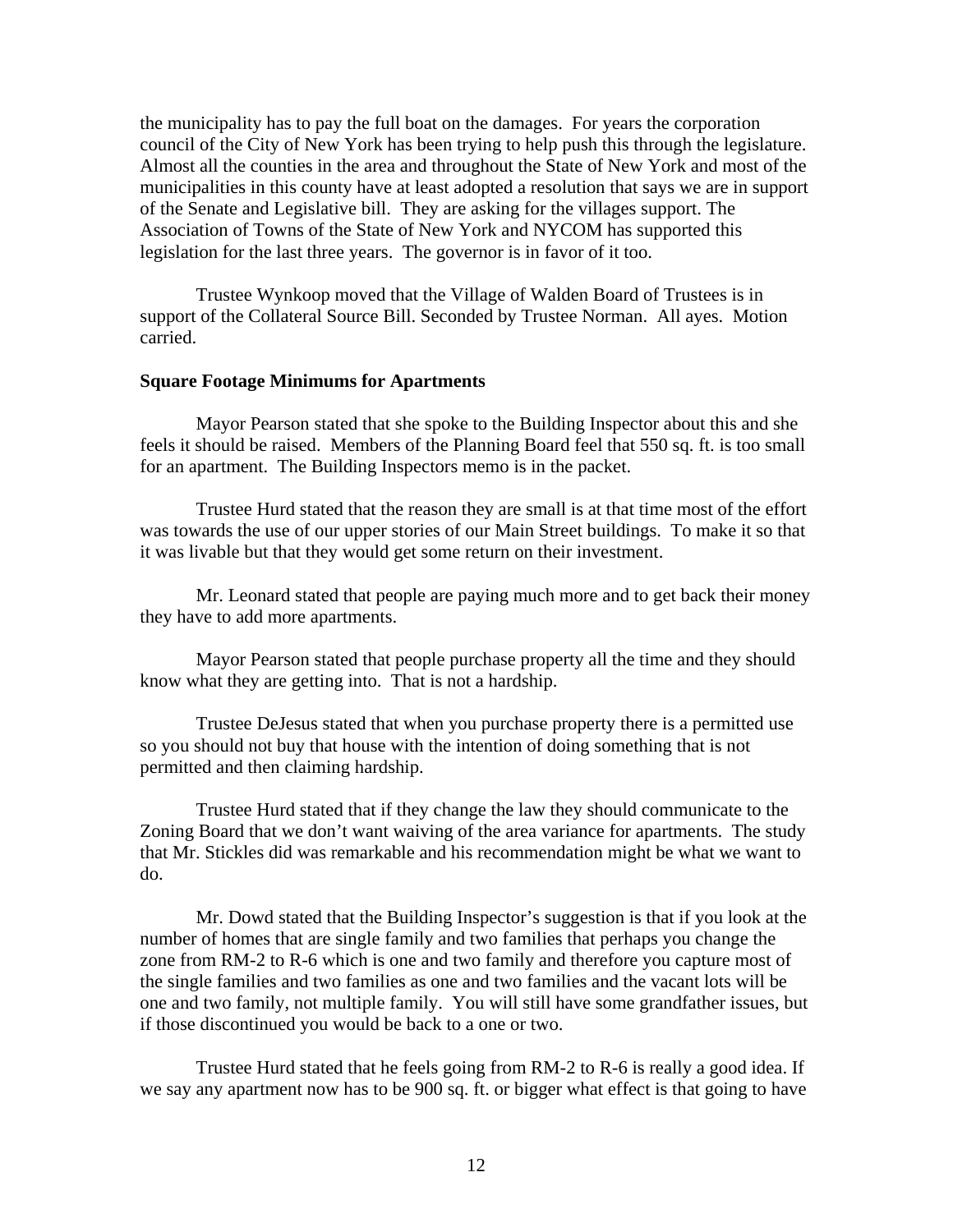on some of the old buildings that the only use is to have apartments. Would it poison it so no one is going to touch those buildings and they use their usefulness?

 Mr. Dowd stated that if you raise the apartment size from 500 to 900 sq. ft. you would have to put a provision in there that any project that has received approval from the Planning Board would continue to allow to be built and operate as 500 sq. ft. Any future application would have to comply with the 900 sq. ft.

 Trustee Hurd stated lets say there is an old run down building and we want someone to buy and fix it up because it's an eyesore. Everybody looks at it and says, it costs so much money that at 900 sq. ft. I can only get four apartments and with the rents that are available I can't buy it.

 Deputy Mayor Matise stated that there is a way to do it, getting involved in the land trust, hold the land so you take the price of the land out of the equation and then you can make fewer apartments, but still carry the cost of the building.

 Trustee DeJesus stated that he is ready to increase the square footage of apartments. Maybe this would encourage a different kind of apartment, instead of four tiny apartments just for the purpose of generating rent and being a dump, maybe it would have a different kind of tenant and rent.

 Trustee Wynkoop stated that he feels it's a good idea to change the zoning and square footage.

Trustee Norman agreed.

 Trustee Hurd stated that he doesn't know what the magic number is. He feels at 500 sq. ft. we're getting too many smaller apartments, but at 900 sq. ft. he doesn't know what the effect is.

Trustee DeJesus asked if the committee was looking at this.

Mayor Pearson stated that they are looking at townhouses.

Trustee Hurd stated that if wouldn't hurt to include that in their discussion.

Mayor Pearson agreed and stated that they will report back to the Board.

 Deputy Mayor Matise stated that she was impressed with the Building Inspector's recommendation. He would like to go forward.

Trustee DeJesus stated that he liked Dean's report too, it's really good.

 Trustee Keator stated that she feels they should go from RM-2 to R-6, not the square footage.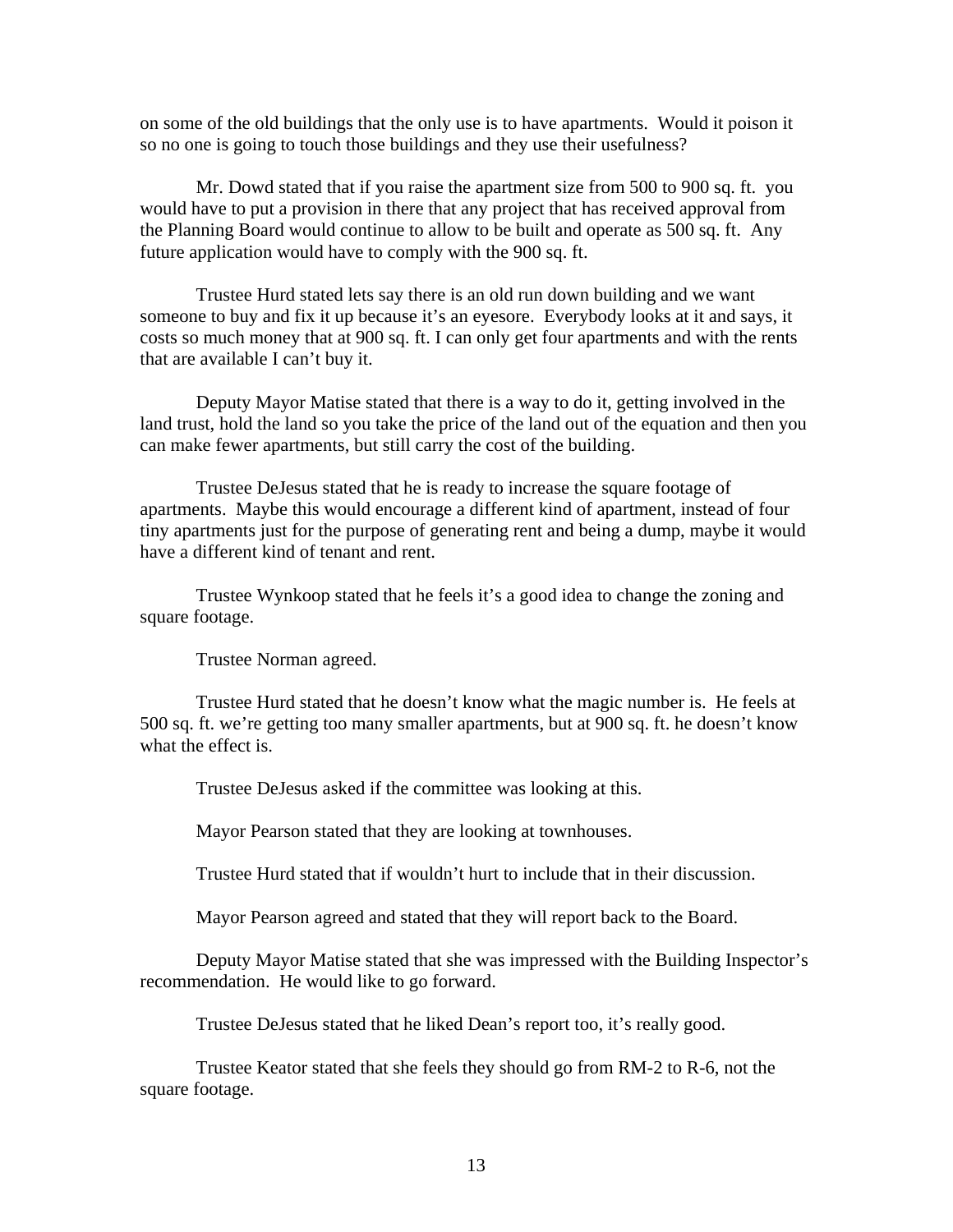Mr. Dowd stated that he thinks the Board is trying to accomplish the goal they discussed. They are saying there is this multi family zone in the Village that if we make it into a one or two family zone any vacant properties of which there are only a few, will only be approved for a one or two family and if anybody wants to tear a number of properties down the most they can build is a one or two family home.

 Mayor Pearson stated that we were just talking about going to all one family, that would leave the door open on that.

 Trustee Hurd stated that the square footage change would give the Board almost everything they want.

### **Granite Curbs on Main Street**

Manager Politi explained that he will bring a sample of the granite curb for the Board to see after executive session.

### **Public Comment – Discussion Items**

Ed Leonard stated that when the Board finalizes the rehab guidelines they should have a fact sheet and include it in the monthly mailings.

 Marcus Millspaugh stated that on the square footage of apartments he feels some consideration should be given to lot size as far as steep slopes go; in the descriptions slopes over a certain percent can't be considered as part of the required lot size and also the banks of the Wallkill. Also, regarding the Oak Street parking the right of way going up to the Methodist Church parking lot should be improved. He asked if the alley way going to Pine Street was part of the parking lot.

Manager Politi stated no.

 Mr. Millspaugh stated that he thinks where Canal Street is should be investigated and make it handicapped parking.

Manager Politi stated that it is incorporated.

 Brenda Martin asked for clarification on the apartment size issue, what happens if you have a very large apartment and you have extending families living there, it could cause the same problems.

 Richard Baxter also asked about the square footage. At the candidates night the people were talking about affordable housing. Being a landlord he knows what he has to do to get to be able to afford having a two family house. Smaller apartment substantiates the landlord to pay for his building.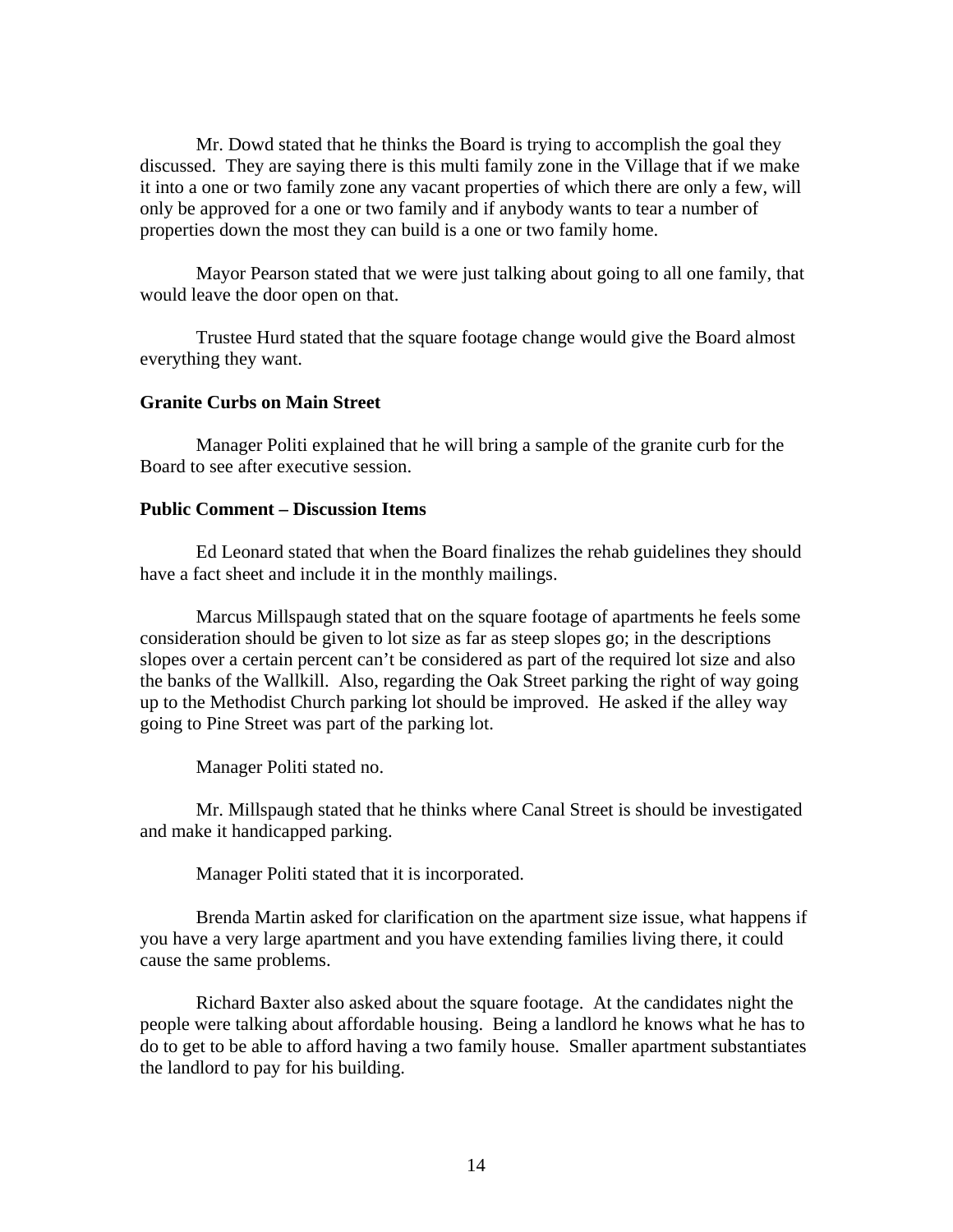#### **Informational & Village Manager's Report**

Manager Politi indicated the department reports are in the Board's packet and there is a schedule for the retention ponds and storm water basins is also in the packets. The East Avenue sewer replacement is out to bid. They will be paving East Avenue from Route 52 out.

Mayor Pearson asked about the paving of the boulevard.

Manager Politi indicated that they applied for multi modal funds for that project.

# **Board Comments**

Trustee Wynkoop stated that the Building Inspector has to take a look at Sam Wrights building on the corner of Pleasant Avenue. The building is falling down.

 Trustee Norman thanked Brenda Martin, Pat Glass, Anita Vandermark, Becky Pearson, Roy Wynkoop, Mary Ellen Matise, Richard Baxter and Jose DeJesus for their help at the yard sale. Also, on Madison Avenue Mr. DeGroodt is putting up modulars and there is a lot of garbage on the property.

 Manager Politi stated that a letter went out to Mr. DeGroodt and he has until March  $17<sup>th</sup>$  to clean up the property and if he doesn't the Village will go in and clean it up and charge the cost back to the owner.

 Trustee Norman stated that on Lafayette at the bottom of the hill there is a house and there is stuff all over.

 Trustee DeJesus stated that there is a hardship with the house on Lafayette. He thinks they are in the process of moving out. We have to monitor it.

Trustee Norman asked Mr. Lamendola how far DPW is with the skateboard park.

Mr. Lamendola stated that all the blacktop is out.

 Manager Politi stated that they will start hauling stone. The question right now is are they going to go with blacktop or concrete.

 Trustee Norman stated that she would like to see the computers go to Wooster Grove.

 Trustee Hurd stated that we are coming up on budget time and he would like the Board to consider is a leaf sucker.

 Deputy Mayor Matise stated that March is National Women's History Month. She wants to acknowledge all the women who served on village boards, planning board,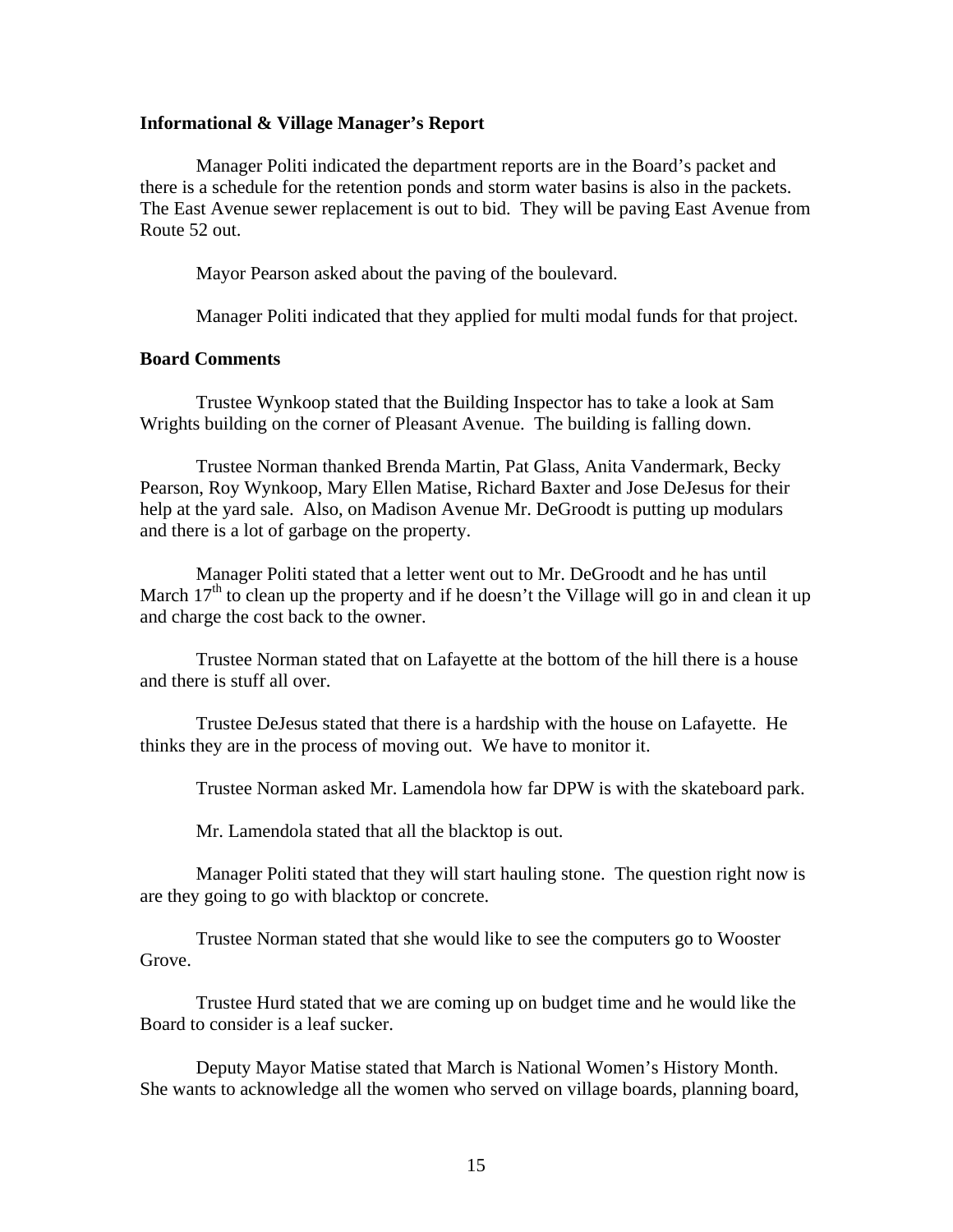zoning boards and the women who serve the community in the different community organizations. She also indicated that the economic summit is March 24<sup>th</sup> and she would like to attend. She asked about timed parking for handicapped parking.

Manager Politi stated that time runs with the space.

 Trustee Hurd asked if its been rejected to close of one of the entries to the Orchard Street parking lot to get more spaces.

Manager Politi stated that he has to get measurements.

 Deputy Mayor Matise asked the attorney if the timed handicapped spaces were in the code book. She asked him to check and let her know.

 Deputy Mayor Matise asked about the bond for the Wooster Grove project is there a work plan.

Manager Politi stated its part of the application.

Deputy Mayor Matise stated that she would like to see it.

Deputy Mayor Matise asked if the railing at Wooster Grove has been checked.

Manager Politi stated that they will be putting gabion baskets behind it.

 Deputy Mayor Matise stated that in New Paltz they had to house people in their town hall because of the shelter agreement. She has been assured by the manager that Bobby Lynn, Fire Department has a boiler plate agreement forms. We would need six locations throughout the village.

 Trustee DeJesus stated that he is also concerned with the houses on Seely and Lafayette Streets.

 Trustee Keator stated that someone keeps leaving the lights on in the third floor meeting room and she comes up to turn them out. She suggested a timer.

 Mayor Pearson stated that the Walden Women's Club is honoring John Howland on Monday night at the Most Precious Blood school. She also asked about the legion agreement.

 Manager Politi stated that he is working with the ambulance corp. to get a date. Everyone else is free.

Mayor Pearson asked if the budget is ready.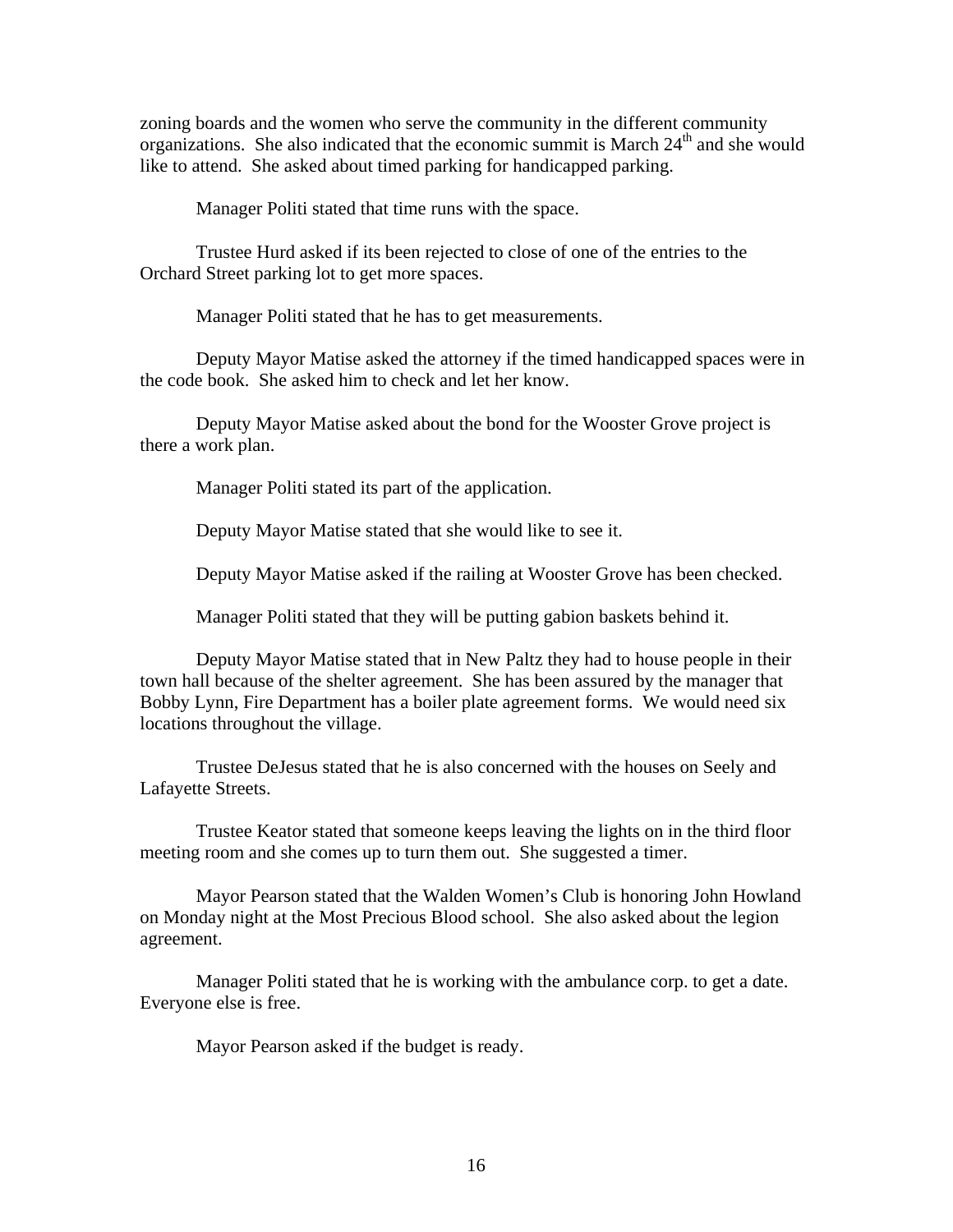Manager Politi stated that he's required to file the budget by March  $20<sup>th</sup>$ , if its ready sooner he will get it to the Board.

 Mayor Pearson asked if the cleaning of the Girl Scout Cabin has been taken care of.

Manager Politi stated yes.

Mayor Pearson asked about the youth center.

 Manager Politi stated that they need to install the blowers and them new carpet will go in.

Mayor Pearson asked about the fence around the retention basin at Jacobs Ridge.

Manager Politi stated that he has someone coming.

 Mayor Pearson stated that she received a letter from the Office of the Aging and there will be a recognition dinner and the Board is invited. They will be honoring 32 volunteers who serve the Walden Senior Dining and home delivered program. It will be on May 4<sup>th</sup>. She received from NYCOM for the local government achievement awards which we can apply for, for downtown revitalization or the comp plan. There's new grant applications for several programs, the Hudson River Estuary Program Brownfield Opportunity, community action for renewed environment care program which is about programs providing public and private institution and higher education county government, city governments for developing, understanding on sources of risk and toxic environment pollutants set priorities. There's another grant for historic structures works of art authentic artifacts due on April  $18<sup>th</sup>$ .

 Deputy Mayor Matise gave the manager information on grants that NYSEG does Brown Field grants.

 Mayor Pearson stated that there is a program for neighborhood watch and she would like to attend on May  $24<sup>th</sup>$ . She also received an agreement for pavement marking in non county roads, do we do anything with that.

 Manager Politi stated that he's looked into it before and we don't want to get locked into it.

 Mayor Pearson stated that the Hudson River Valley Greenway is having a two day workshop. Also, the Main Street Economic Development Conference in White Plains, April  $24<sup>th</sup>$  and  $25<sup>th</sup>$ . She would like the manager to go. She also stated that the Tree City application has been passed through the state and is now on to the Arbor Day Foundation. Arbor Day is April  $28<sup>th</sup>$  and letters are going to the school to have 10 children write back why they would like to be care takers for the tree the Village is